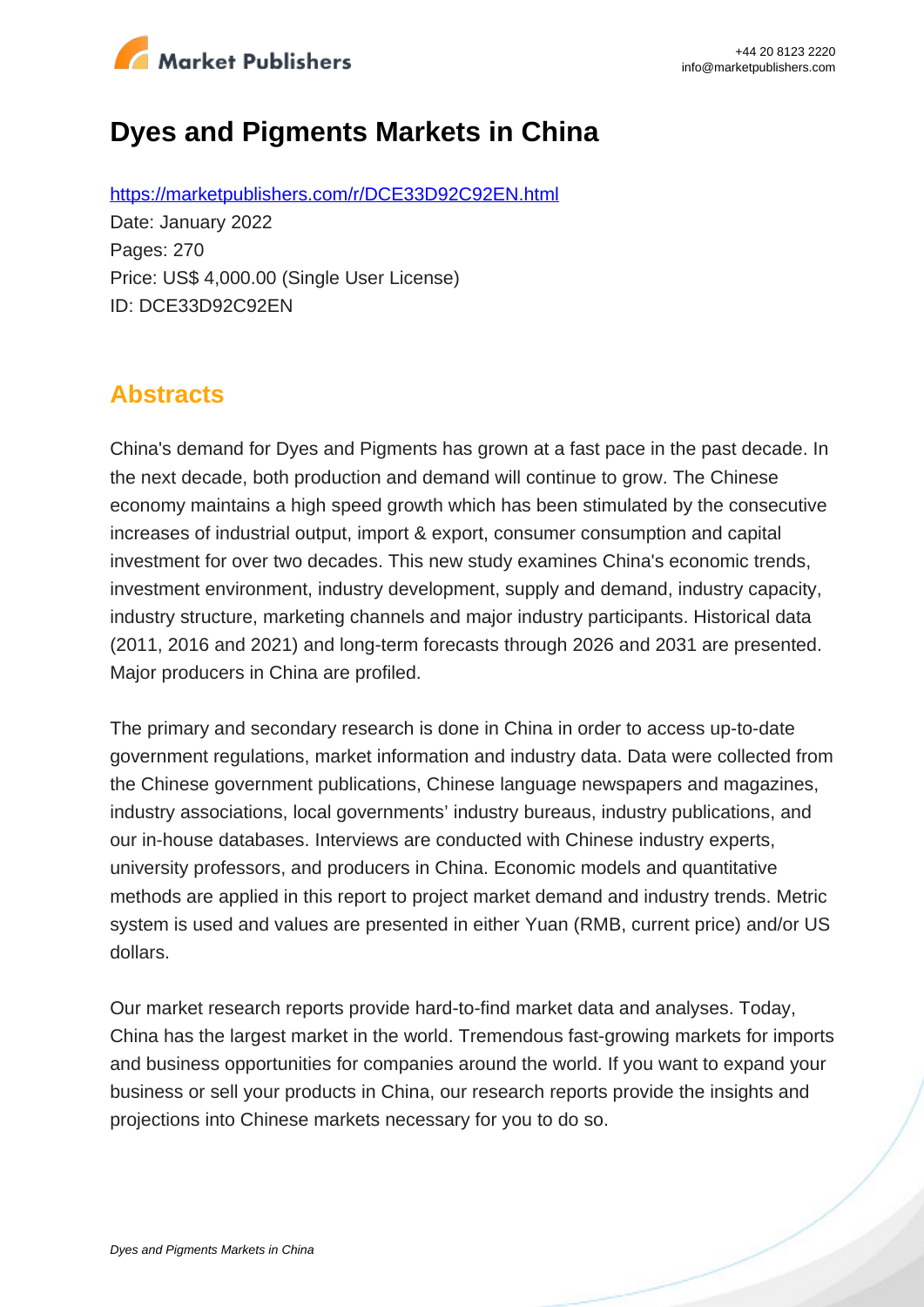

## **Contents**

#### **I. INTRODUCTION**

Report Scope and Methodology Executive Summary

### **II. BUSINESS ENVIRONMENT**

Economic Outlook Key Economic Indicators Industrial Output Population and Labor Foreign Investment Foreign Trade Financial and Tax Regulations Banking System and Regulations Foreign Exchange Taxes, Tariff and Custom Duties

### **III. DYES AND PIGMENTS INDUSTRY ASSESSMENTS**

Dyes and Pigments Industry Structure Market Size Market Growth Drivers Dyes and Pigments Industry Capacity Major Producer Facility Locations, Output and Capacity Market Shares of Key Producers Labor Costs Potential Entrants Major End-Users **Major Distributors** Major Foreign Investment Technology Development

### **IV. DYES AND PIGMENTS PRODUCTION AND DEMAND**

Dyes and Pigments Production and Demand Overview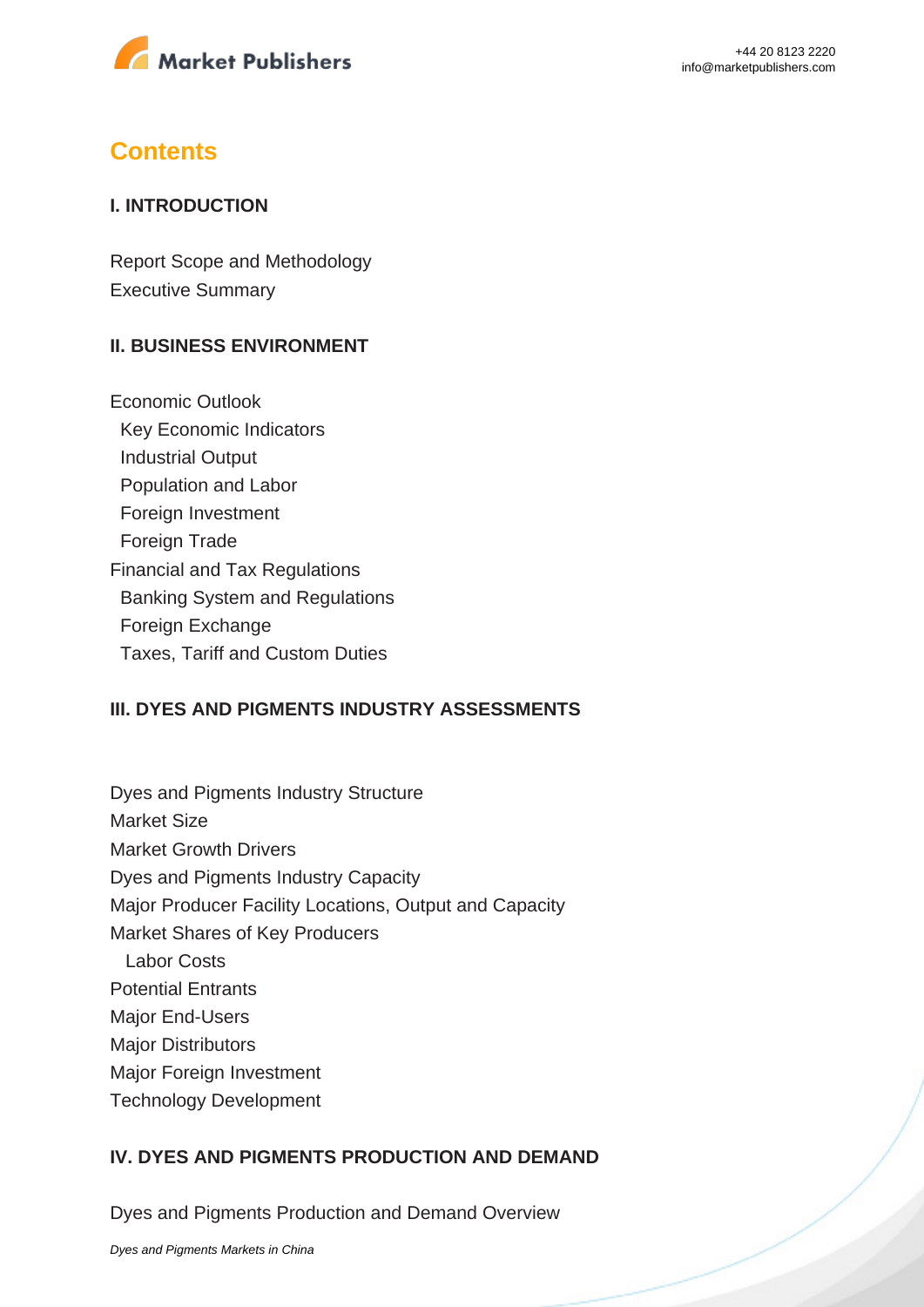



Demand of Dyes and Pigments by Region

 Dyes and Pigments Production and Demand Dyes Acid Dyes Basic Dyes Direct Dyes Disperse Dyes Fiber-Reactive Dyes Solvent Dyes Vat Dyes Other Dyes **Pigments**  Organic Pigments Toners Color Lades Inorganic Pigments Titanium Dioxide **Other Inorganic Pigments** Dyes and Pigments Imports and Exports Pricing Trends

#### **V. DYES AND PIGMENTS DEMAND BY MARKET**

Dyes and Pigments Markets Outlook Overview Paints and Coatings Paints and Coatings Market Outlook Dyes and Pigments Consumption in Paints and Coatings **Textiles**  Textiles Market Outlook Dyes and Pigments Consumption in Textiles Printing Inks Printing Inks Market Outlook Dyes and Pigments Consumption in Printing Inks **Plastics**  Plastics Market Outlook Dyes and Pigments Consumption in Plastics Papermaking Papermaking Market Outlook Dyes and Pigments Consumption in Papermaking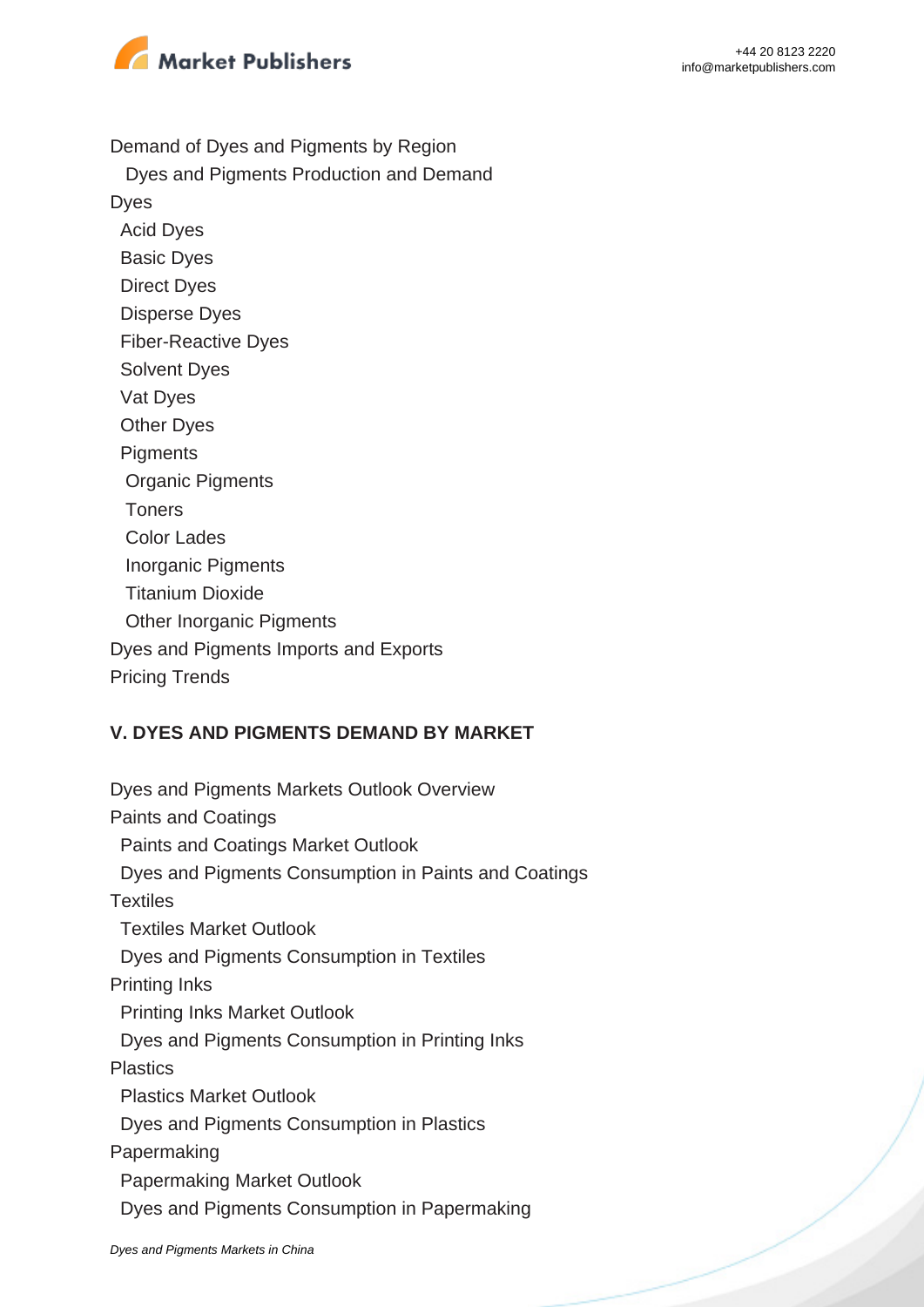

Other Dyes and Pigments Markets

## **VI. MARKETING STRATEGIES**

China Market Entry Overview China's Distribution System Dyes and Pigments Distribution Channels Transportation and Freight Infrastructure **Communications** China's Market Entry **Licensing**  Franchising E-commerce Trading Companies and Local Agents Representative Offices and Chinese Subsidiaries Wholly Foreign Owned Enterprises

### **VII. DYES AND PIGMENTS PRODUCER DIRECTORY**

Dyes and Pigments Producer Profiles Distributors and Trading Companies Research Institutions and Associations Major End-Users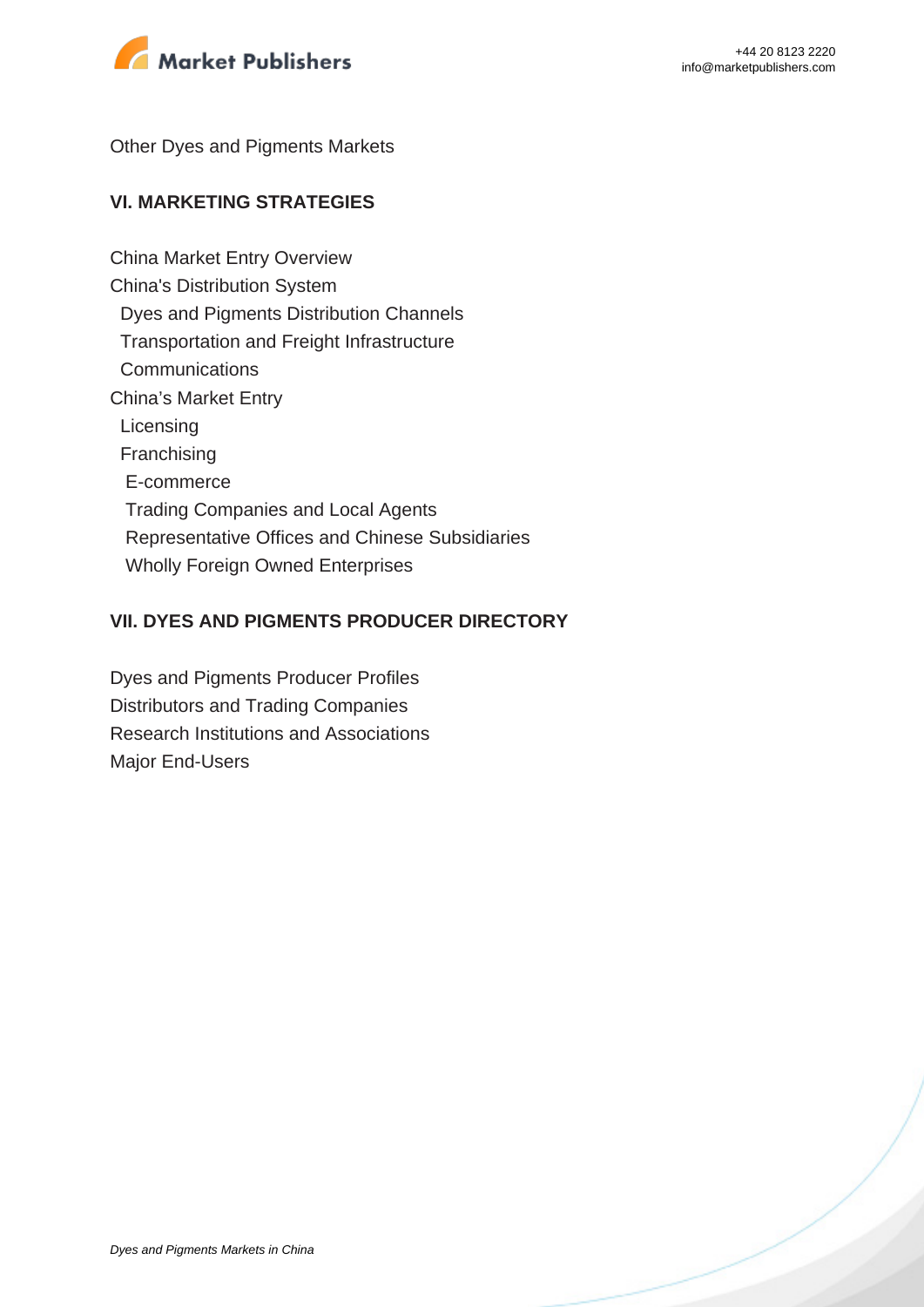

## **List Of Tables**

## **LIST OF TABLES**

### **I. INTRODUCTION**

Economic Outlook Summary Dyes and Pigments Production and Demand Summary

## **II. BUSINESS ENVIRONMENT**

Key Economic Indicators Industrial Output Population and Labor Force Trends Foreign Investment and Loans Foreign Trade

## **III. DYES AND PIGMENTS INDUSTRY ASSESSMENTS**

Dyes and Pigments Industry Capacity Major Producer Locations Major Dyes and Pigments Producer's Outputs and Capacities Market Share of Key Producers

### **IV. DYES AND PIGMENTS PRODUCTION AND DEMAND**

Total Dyes and Pigments Production and Demand Demand of Dyes and Pigments by Region Acid Dyes Production and Demand Basic Dyes Production and Demand Direct Dyes Production and Demand Disperse Dyes Production and Demand Fiber-Reactive Dyes Production and Demand Solvent Dyes Production and Demand Vat Dyes Production and Demand Other Dyes Production and Demand Toners Production and Demand Color Lades Production and Demand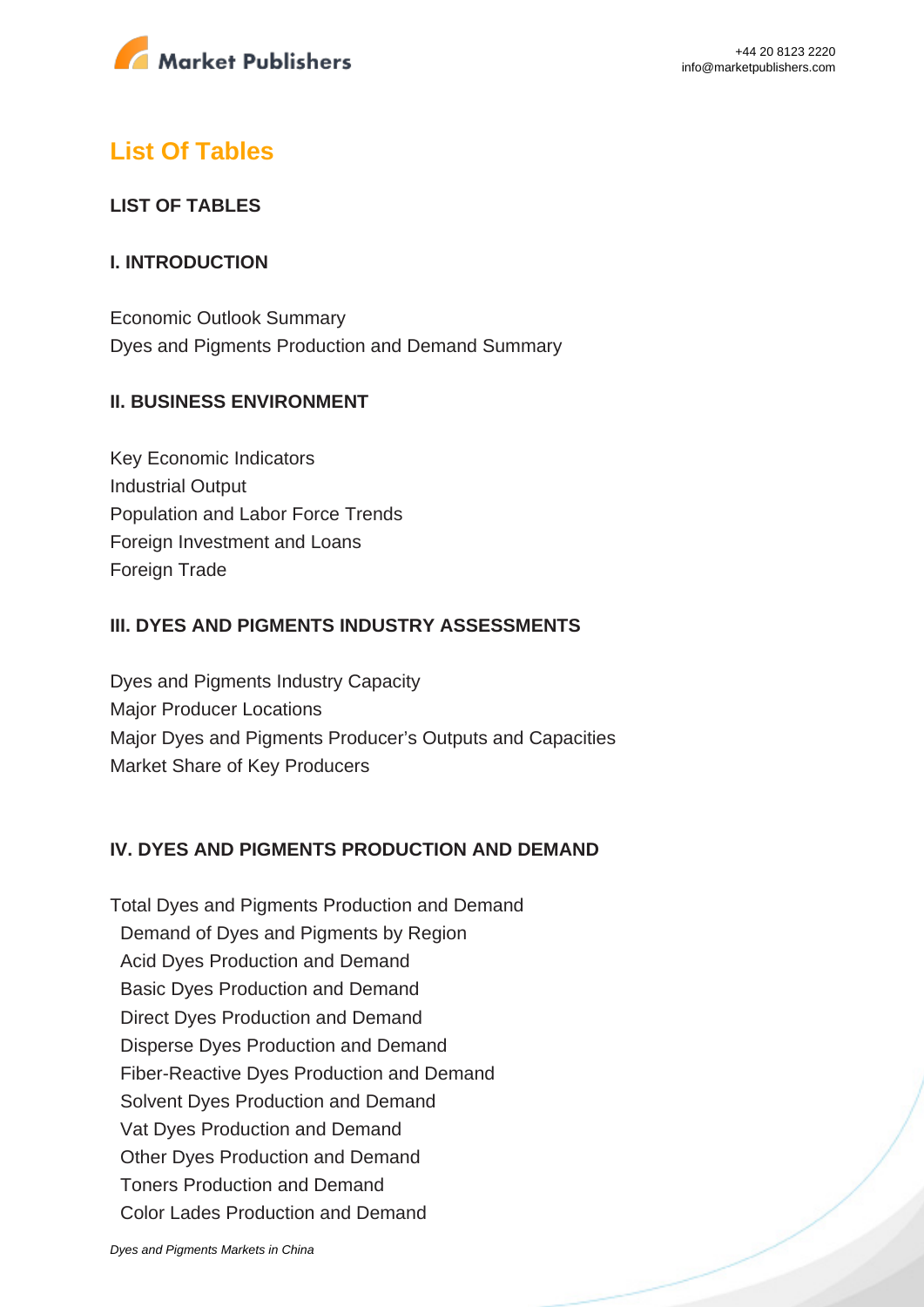

 Titanium Dioxide Production and Demand Other Inorganic Pigments Production and Demand Chinese Dyes and Pigments Imports Chinese Dyes and Pigments Exports

## **V. DYES AND PIGMENTS DEMAND BY MARKET**

Total Dyes and Pigments Consumption by Market Paints and Coatings Production and Demand Dyes and Pigments Consumption in Paints and Coatings Textiles Market Trends Dyes and Pigments Consumption in Textiles Printing Inks Market Outlook Dyes and Pigments Consumption in Printing Inks Total Plastics Production and Demand Dyes and Pigments Consumption in Plastics Total Paper and Paperboard Production and Demand Dyes and Pigments Consumption in Papermaking Dyes and Pigments Consumption in Other Markets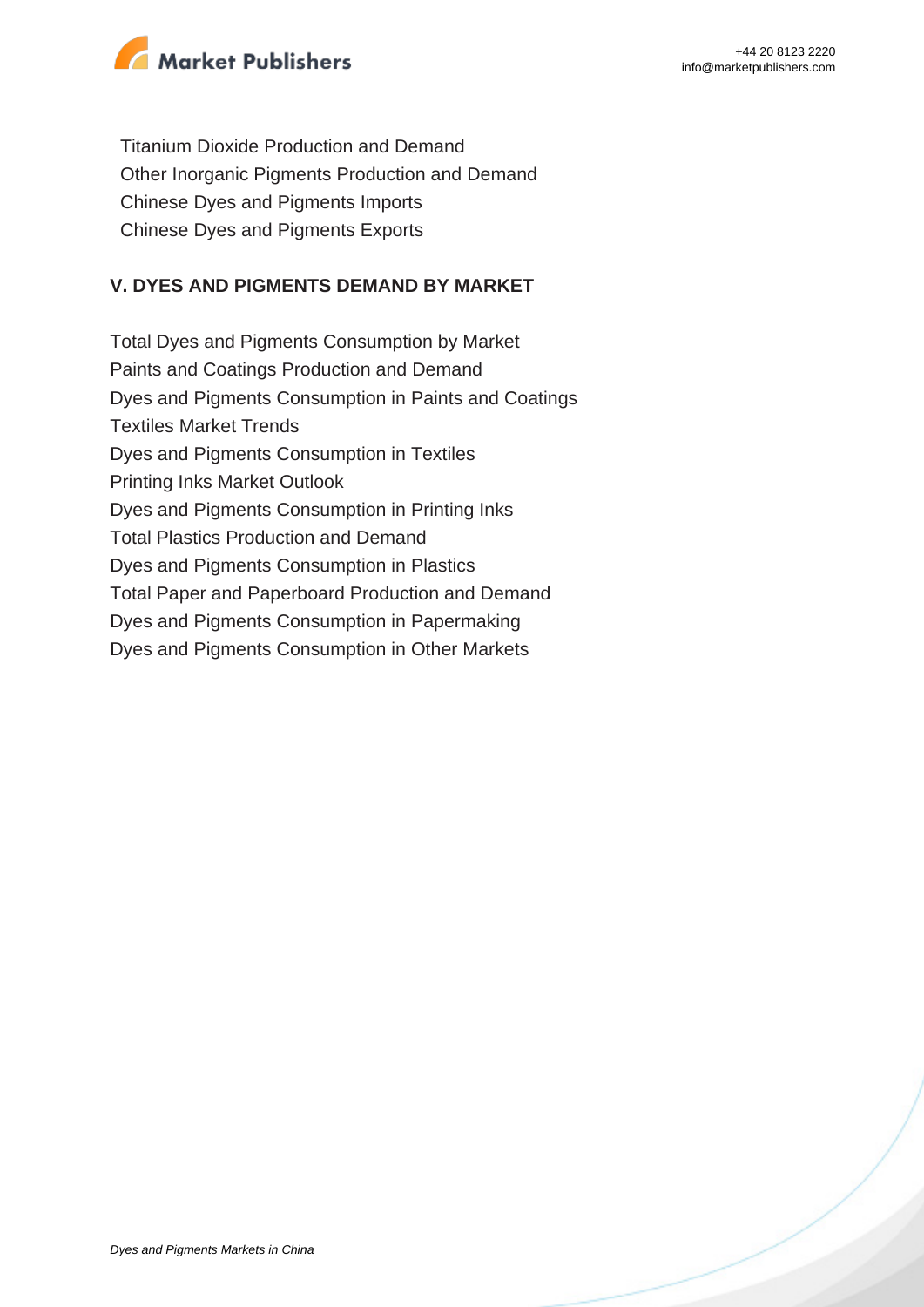

## **List Of Charts**

## **LIST OF CHARTS**

### **I. INTRODUCTION**

Dyes and Pigments Production and Demand Summary

## **II. BUSINESS ENVIRONMENT**

China's GDP and Growth Rate Industrial Output by Ownership China's Imports and Exports

### **III. DYES AND PIGMENTS INDUSTRY ASSESSMENTS**

Dyes and Pigments Capacity in China

## **IV. DYES AND PIGMENTS PRODUCTION AND DEMAND**

Dyes and Pigments Capacity, Output and Demand Dyes and Pigments Exports and Imports

### **V. DYES AND PIGMENTS DEMAND BY MARKET**

Dyes and Pigments Demand by Market

## **VI. MARKETING STRATEGIES**

China's Distribution Channel